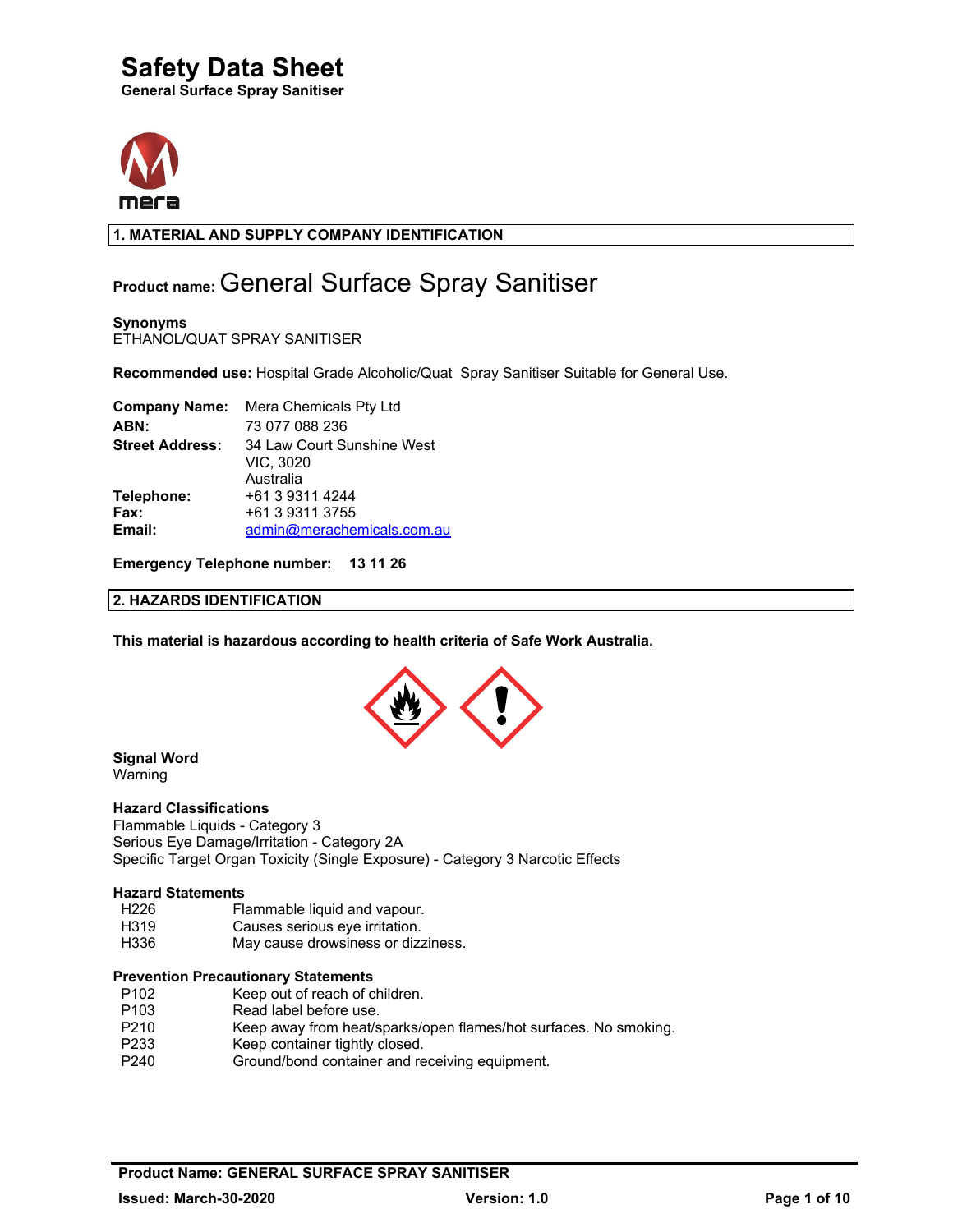### **General Surface Spray Sanitiser**

| P <sub>241</sub> | Use explosion-proof electrical, ventilating, lighting, and all other equipment. |
|------------------|---------------------------------------------------------------------------------|
| P <sub>242</sub> | Use only non-sparking tools.                                                    |
| P <sub>243</sub> | Take precautionary measures against static discharge.                           |
| P <sub>261</sub> | Avoid breathing dust, fume, gas, mist, vapours, or spray.                       |
| P <sub>264</sub> | Wash hands, face, and all exposed skin thoroughly after handling.               |
| P <sub>271</sub> | Use only outdoors or in a well-ventilated area.                                 |
| P <sub>280</sub> | Wear protective clothing, gloves, eye/face protection and suitable respirator.  |

### **Response Precautionary Statements**

| If medical advice is needed, have product container or label at hand.                      |
|--------------------------------------------------------------------------------------------|
| IF ON SKIN (or hair): Remove/Take off immediately all contaminated clothing. Rinse         |
| skin with water/shower.                                                                    |
| IF INHALED: Remove victim to fresh air and keep at rest in a position comfortable          |
| for breathing.                                                                             |
| P305+P351+P338 IF IN EYES: Rinse cautiously with water for several minutes. Remove contact |
| lenses, if present and easy to do. Continue rinsing.                                       |
| Call a POISON CENTRE or doctor/physician if you feel unwell.                               |
| If eye irritation persists: Get medical advice/attention.                                  |
| In case of fire: Use (insert appropriate media) for extinction.                            |
|                                                                                            |

### **Storage Precautionary Statements**

| P403+P233 | Store in a well-ventilated place. Keep container tightly closed. |
|-----------|------------------------------------------------------------------|
| P403+P235 | Store in a well-ventilated place. Keep cool.                     |
| P405      | Store locked up.                                                 |

## **Disposal Precautionary Statement**

Dispose of contents/container in accordance with local, regional, national, and international regulations.

**Poison Schedule:** Not Listed in SUSMP

#### **DANGEROUS GOOD CLASSIFICATION**

Classified as Dangerous Goods by the criteria of the "Australian Code for the Transport of Dangerous Goods by Road & Rail" and the "New Zealand NZS5433: Transport of Dangerous Goods on Land".

#### **Dangerous Goods Class:** 3

| CAS NO              | <b>PROPORTION</b> |
|---------------------|-------------------|
| 64-17-5             | 75 - 85 %         |
| 7732-18-5           | $5 - 15%$         |
| 63449-41-2          | $0.5\%$           |
| <b>Trade Secret</b> | $0.2\%$           |
|                     | 100%              |
|                     |                   |

#### **4. FIRST AID MEASURES**

If poisoning occurs, contact a doctor or Poisons Information Centre (Phone Australia 131 126, New Zealand 0800 764 766).

**Inhalation:** Remove the victim into fresh air. Respiratory problems: consult a doctor/medical service.

**Skin Contact:** Rinse with water. Take victim to a doctor if irritation persists.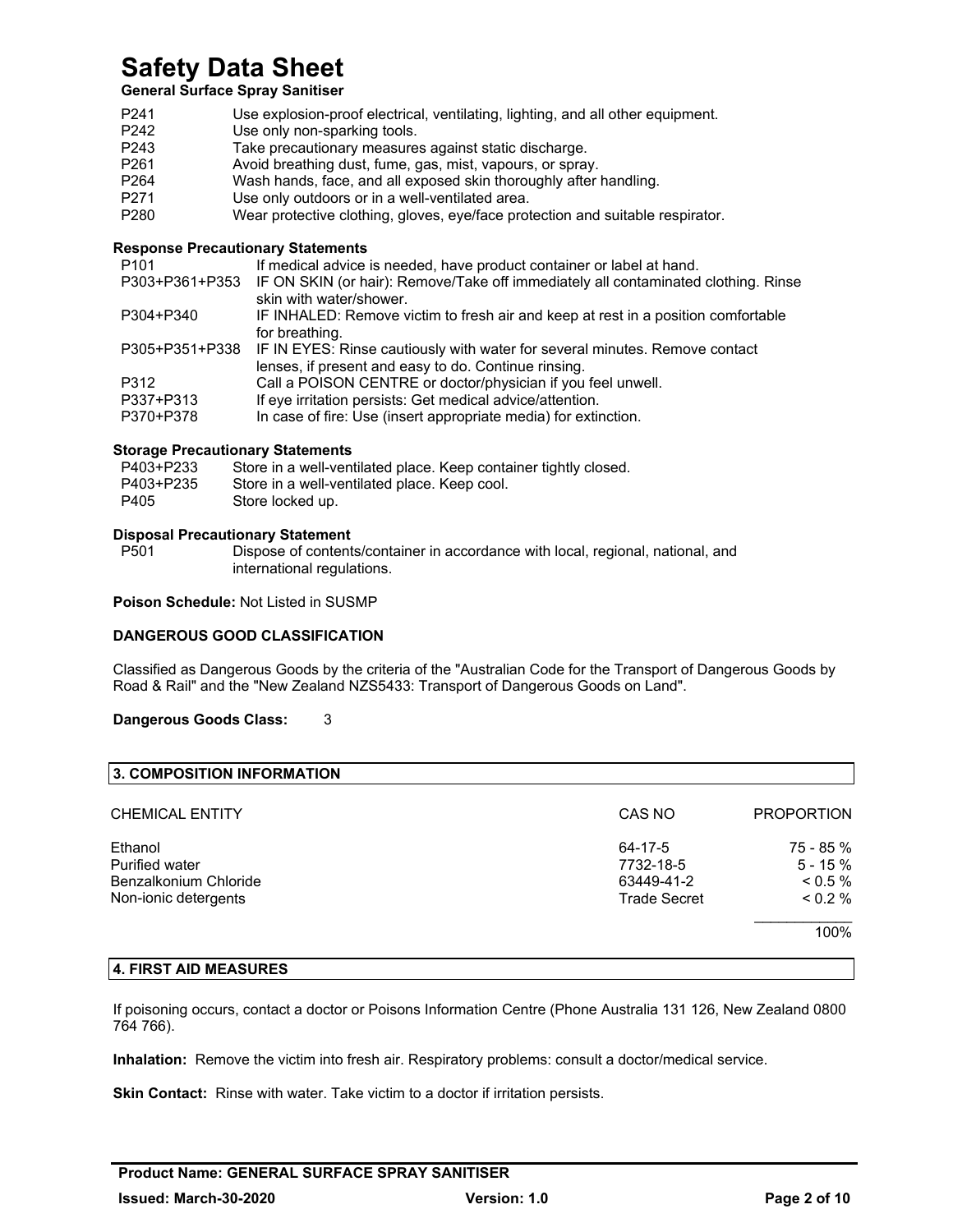### **General Surface Spray Sanitiser**

**Eye contact:** Immediately irrigate with copious quantities of water for at least 20 minutes. Eyelids to be held open. Seek medical advice (e.g. ophthalmologist) if there are ongoing symptoms.

**Ingestion:** Do NOT induce vomiting. Do NOT attempt to give anything by mouth to an unconscious person. Rinse mouth thoroughly with water. Give water to drink. If vomiting occurs, give further water to achieve effective dilution. Seek medical advice.

**PPE for First Aiders:** Wear safety shoes, overalls, gloves, safety glasses, respirator. Use with adequate ventilation. If inhalation risk exists wear organic vapour/particulate respirator meeting the requirements of AS/NZS 1715 and AS/NZS 1716. Available information suggests that gloves made from neoprene should be suitable for intermittent contact. However, due to variations in glove construction and local conditions, the user should make a final assessment. Always wash hands before smoking, eating, drinking, or using the toilet. Wash contaminated clothing and other protective equipment before storing or re-using.

**Notes to physician:** Treat symptomatically. No specific antidote. Treat symptomatically. All treatments should be based on observed signs and symptoms of distress of the patient. Poisons Information Centre in each Australian State capital city. Poisons Information Centre in each Australian State capital city can provide additional assistance for scheduled poisons. Phone Australia 13 11 26.

### **5. FIRE FIGHTING MEASURES**

#### **Hazchem Code:** •2YE

**Suitable extinguishing media:** If material is involved in a fire use water fog (or if unavailable fine water spray), alcohol resistant foam, dry agent (carbon dioxide, dry chemical powder).

**Specific hazards:** Flammable liquid and vapour. May form flammable vapour mixtures with air. Flameproof equipment necessary in area where this chemical is being used. Nearby equipment must be earthed. Electrical requirements for work area should be assessed according to AS3000. Vapour may travel a considerable distance to source of ignition and flash back. Avoid all ignition sources. All potential sources of ignition (open flames, pilot lights, furnaces, spark producing switches and electrical equipment etc) must be eliminated both in and near the work area. Do NOT smoke.

**Firefighting further advice:** Heating can cause expansion or decomposition leading to violent rupture of containers. If safe to do so, remove containers from path of fire. Keep containers cool with water spray. On burning or decomposing may emit toxic fumes. Fire fighters to wear self-contained breathing apparatus and suitable protective clothing if risk of exposure to vapour or products of combustion or decomposition.

#### **6. ACCIDENTAL RELEASE MEASURES**

#### **SMALL SPILLS**

Wear protective equipment to prevent skin and eye contamination. Avoid inhalation of vapours or dust. Wipe up with absorbent (clean rag or paper towels). Collect and seal in properly labelled containers or drums for disposal.

#### **LARGE SPILLS**

If safe to do so, shut off all possible sources of ignition. Clear area of all unprotected personnel. Slippery when spilt. Avoid accidents, clean up immediately. Wear protective equipment to prevent skin and eye contamination and the inhalation of vapours. Work up wind or increase ventilation. Contain - prevent run off into drains and waterways. Use absorbent (soil, sand, or other inert material). Use a spark-free shovel. Collect and seal in properly labelled containers or drums for disposal. If contamination of crops, sewers or waterways has occurred advise local emergency services.

#### **Dangerous Goods - Initial Emergency Response Guide No:** 14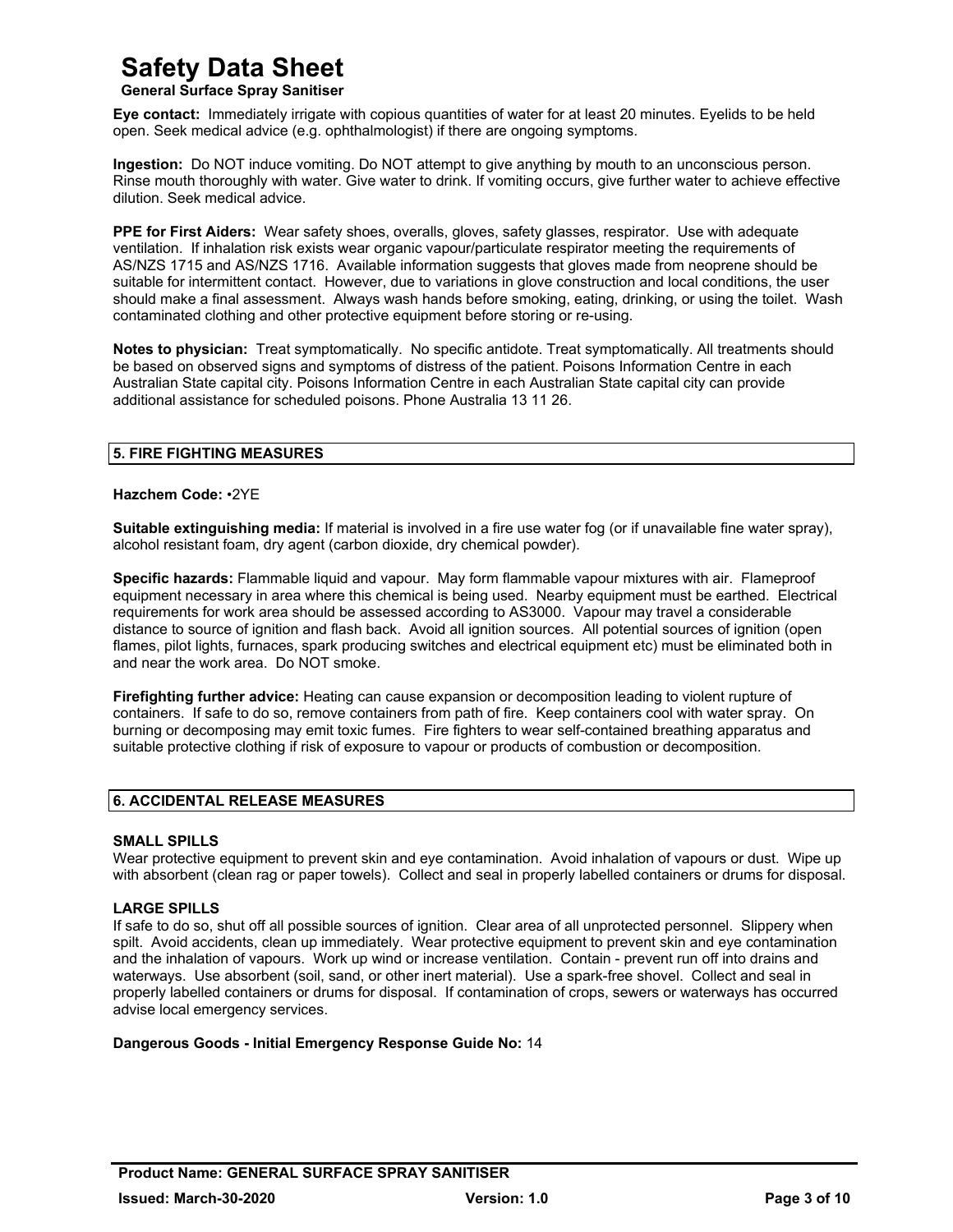**General Surface Spray Sanitiser** 

#### **7. HANDLING AND STORAGE**

**Handling:** Avoid eye contact. Do not eat, drink, or smoke whilst handling. Do not use in the presence of heat or ignition sources, including flames and sparks. All equipment must be earthed. Use in a well-ventilated area. Do not allow contaminated clothing to remain in contact with skin. Always wash hands with water after handling.

**Storage:** Store in a cool, dry, place with good ventilation, out of direct sunlight and at below 30°C. Store away from incompatible materials (see Section 10). Store away from heat and ignition sources. Always keep containers tightly closed when not in use.

This material is classified as a Class 3 Flammable Liquid as per the criteria of the "Australian Code for the Transport of Dangerous Goods by Road & Rail" and/or the "New Zealand NZS5433: Transport of Dangerous Goods on Land" and must be stored in accordance with the relevant regulations.

#### **8. EXPOSURE CONTROLS / PERSONAL PROTECTION**

#### **National occupational exposure limits:**

|               |      | <b>TWA</b> |        | STEL                     | <b>NOTICES</b> |
|---------------|------|------------|--------|--------------------------|----------------|
|               | ppm  | mg/m3      | ppm    | mg/m3                    |                |
| Ethyl alcohol | 1000 | 1880       | $\sim$ | $\overline{\phantom{a}}$ | ۰.             |

As published by Safe Work Australia.

TWA - The time-weighted average airborne concentration over an eight-hour working day, for a five-day working week over an entire working life.

STEL (Short Term Exposure Limit) - the average airborne concentration over a 15-minute period which should not be exceeded at any time during a normal eight-hour workday.

These Exposure Standards are guides to be used in the control of occupational health hazards. All atmospheric contamination should be kept to as low a level as is workable. These exposure standards should not be used as fine dividing lines between safe and dangerous concentrations of chemicals. They are not a measure of relative toxicity.

If the directions for use on the product label are followed, exposure of individuals using the product should not exceed the above standard. The standard was created for workers who are routinely, potentially exposed during product manufacture.

**Biological Limit Values:** As per the "National Model Regulations for the Control of Workplace Hazardous Substances (Safe Work Australia)" the ingredients in this material do not have a Biological Limit Allocated.

**Engineering Measures:** Ensure ventilation is adequate to maintain air concentrations below Exposure Standards. Use only in well ventilated areas. Use with local exhaust ventilation or while wearing appropriate respirator.

**Personal Protection Equipment:** SAFETY SHOES, OVERALLS, GLOVES, SAFETY GLASSES, RESPIRATOR.

Personal protective equipment (PPE) must be suitable for the nature of the work and any hazard associated with the work as identified by the risk assessment conducted.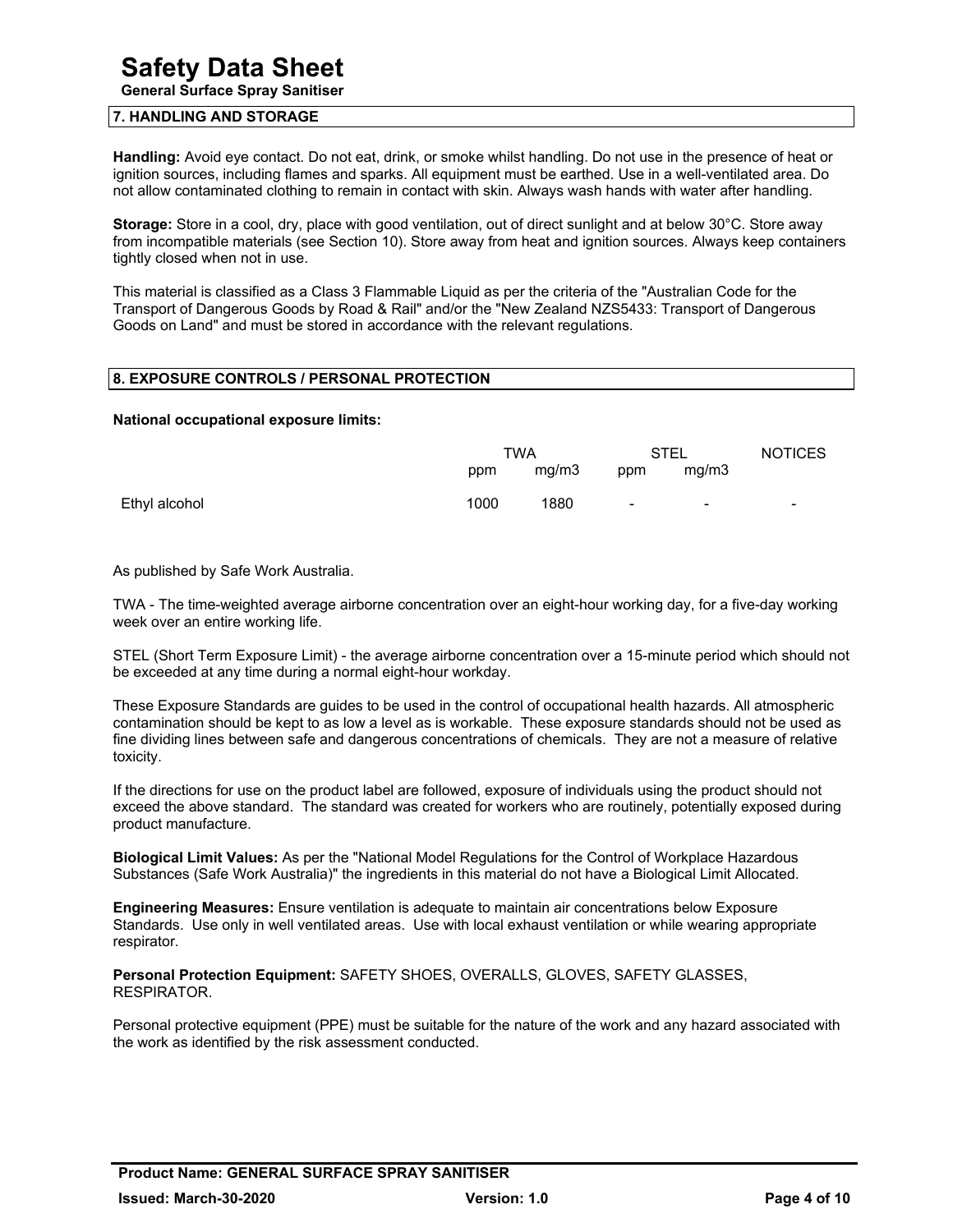### **General Surface Spray Sanitiser**

Wear safety shoes, overalls, gloves, safety glasses, respirator. Use with adequate ventilation. If inhalation risk exists wear organic vapour/particulate respirator meeting the requirements of AS/NZS 1715 and AS/NZS 1716. Available information suggests that gloves made from neoprene should be suitable for intermittent contact. However, due to variations in glove construction and local conditions, the user should make a final assessment. Always wash hands before smoking, eating, drinking, or using the toilet. Wash contaminated clothing and other protective equipment before storing or re-using.

**Hygiene measures:** Keep away from food, drink, and animal feeding stuffs. When using do not eat, drink, or smoke. Wash hands prior to eating, drinking, or smoking. Avoid contact with clothing. Avoid eye contact and repeated or prolonged skin contact. Avoid inhalation of vapour, mist, or aerosols. Ensure that eyewash stations and safety showers are close to the workstation location.

#### **9. PHYSICAL AND CHEMICAL PROPERTIES**

| Hydrocarbon Liquid<br>Liguid<br>Colourless-to-Straw Like<br>Lemon<br>Miscible<br>$0.87 \; @.25 \;C$<br>No Data Available<br>23 C Closed Cup<br>$3.3\% - 19\%$<br>No Data Available<br>$0^{\circ}$ C approx.<br>$>$ 78 °C (initial)<br>$6.0 - 7.0$ neat<br>No Data Available<br>No Data Available |
|--------------------------------------------------------------------------------------------------------------------------------------------------------------------------------------------------------------------------------------------------------------------------------------------------|
| No Data Available<br>No Data Available                                                                                                                                                                                                                                                           |
|                                                                                                                                                                                                                                                                                                  |

(Typical values only - consult specification sheet)  $N Av = Not available$ ,  $N App = Not applicable$ 

#### **10. STABILITY AND REACTIVITY**

**Chemical stability:** This material is thermally stable when stored and used as directed.

**Conditions to avoid:** Avoid exposure to heat and ignition sources including open flames and hot surfaces; and prolonged exposure to direct sunlight.

**Incompatible materials:** Strong oxidising agents.

**Hazardous decomposition products:** Product can decompose on combustion to form carbon monoxide, carbon dioxide and other possibly toxic compounds.

**Hazardous reactions:** No known hazardous reactions.

#### **11. TOXICOLOGICAL INFORMATION**

No adverse health effects expected if the product is handled in accordance with this Safety Data Sheet and the product label. Symptoms or effects that may arise if the product is mishandled and overexposure occurs are:

#### **Acute Effects**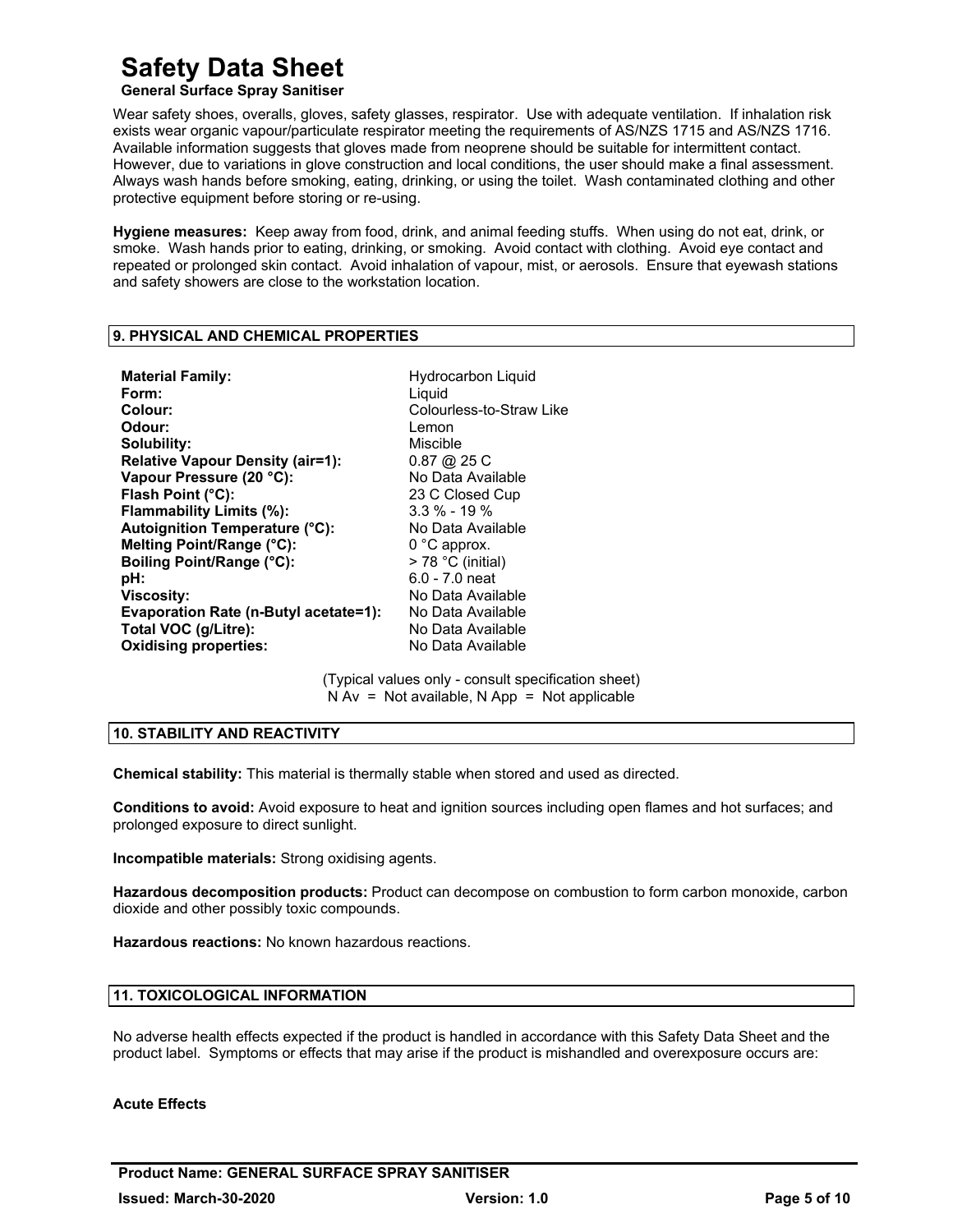#### **General Surface Spray Sanitiser**

**Inhalation:** Material may be an irritant to mucous membranes and respiratory tract. Inhalation of vapour can result in headaches, dizziness, and possible nausea. Inhalation of high concentrations can produce central nervous system depression, which can lead to loss of co-ordination, impaired judgement and if exposure is prolonged, unconsciousness.

**Skin contact:** Contact with skin may result in irritation.

**Ingestion:** Swallowing large amounts can result in nausea, vomiting and stomach pain.

**Eye contact:** May cause eye irritation and watering.

#### **Acute toxicity**

**Inhalation:** This material has been classified as non-hazardous. Acute toxicity estimate (based on ingredients): LC50 > 20.0 mg/L for vapours or LC50 > 5.0 mg/L for dust and mist or LC50 > 20,000 ppm for gas

**Skin contact:** This material has been classified as non-hazardous. Acute toxicity estimate (based on ingredients): >2,000 mg/Kg bw

**Ingestion:** This material has been classified as non-hazardous. Acute toxicity estimate (based on ingredients): >2,000 mg/Kg bw

**Corrosion/Irritancy:** Eye: this material has been classified as a Category 2A Hazard (reversible effects to eyes). Skin: this material has been classified as not corrosive or irritating to skin.

**Sensitisation:** Inhalation: this material has been classified as not a respiratory sensitiser. Skin: this material has been classified as not a skin sensitiser.

**Aspiration hazard:** This material has been classified as non-hazardous.

**Specific target organ toxicity (single exposure):** This material has been classified as a Category 3 Hazard. Exposure via inhalation may result in depression of the central nervous system.

#### **Chronic Toxicity**

**Mutagenicity:** This material has been classified as non-hazardous.

**Carcinogenicity:** This material has been classified as non-hazardous.

**Reproductive toxicity (including via lactation):** This material has been classified as non-hazardous.

**Specific target organ toxicity (repeat exposure):** This material has been classified as non-hazardous.

#### **12. ECOLOGICAL INFORMATION**

Avoid contaminating waterways.

**Acute aquatic hazard:** This material has been classified as non-hazardous. Acute toxicity estimate (based on ingredients): >100 mg/L

48hr LC50 (golden orfe): > 1000 mg/L

**Long-term aquatic hazard:** This material has been classified as non-hazardous. Non-rapidly or rapidly degradable substance for which there are adequate chronic toxicity data available OR in the absence of chronic toxicity data, Acute toxicity estimate (based on ingredients): >100 mg/L, where the substance is not rapidly degradable and/or BCF < 500 and/or log  $K_{ow}$  < 4.

**Ecotoxicity:** No information available.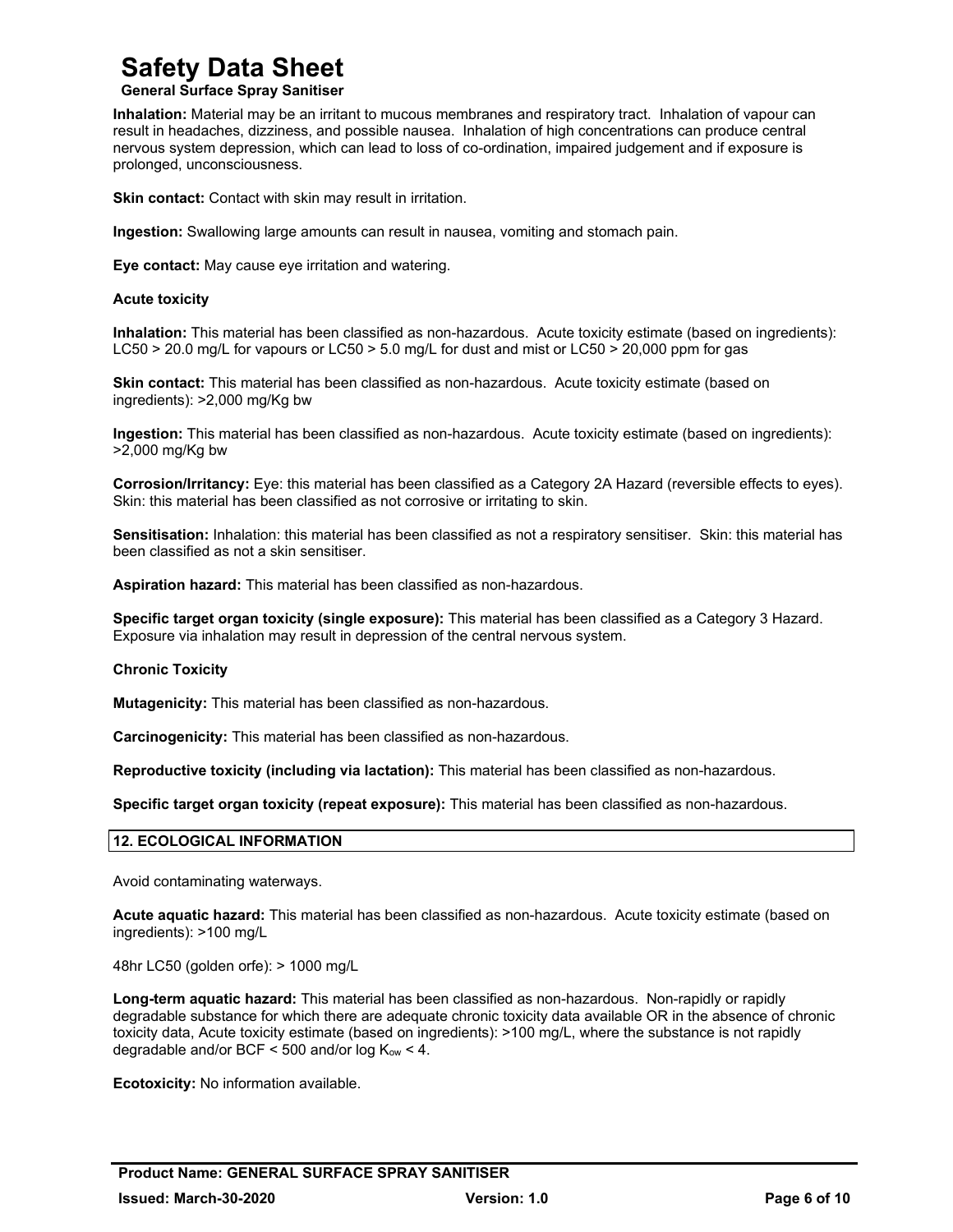**General Surface Spray Sanitiser** 

**Persistence and degradability:** The product is readily biodegradable. Degree of elimination: 94%

**Bioaccumulative potential:** No information available.

**Mobility:** No information available.

#### **13. DISPOSAL CONSIDERATIONS**

Refer to Waste Management Authority. Dispose of material through a licensed waste contractor. Decontamination and destruction of containers should be considered.

#### **14. TRANSPORT INFORMATION**

#### **ROAD AND RAIL TRANSPORT**

Classified as Dangerous Goods by the criteria of the "Australian Code for the Transport of Dangerous Goods by Road & Rail" and the "New Zealand NZS5433: Transport of Dangerous Goods on Land".

| 1170        |  |
|-------------|--|
| 3           |  |
|             |  |
| $\cdot$ 2YF |  |
| 14          |  |
|             |  |

**Proper Shipping Name:** ETHYL ALCOHOL SOLUTION

**Segregation Dangerous Goods:** Not to be loaded with explosives (Class 1), flammable gases (Class 2.1), if both are in bulk, toxic gases (Class 2.3), spontaneously combustible substances (Class 4.2), oxidising agents (Class 5.1), organic peroxides (Class 5.2), toxic substances (Class 6.1), infectious substances (Class 6.2) or radioactive substances (Class 7). Exemptions may apply.

#### **MARINE TRANSPORT**

Classified as Dangerous Goods by the criteria of the International Maritime Dangerous Goods Code (IMDG Code) for transport by sea.



#### **AIR TRANSPORT**

Classified as Dangerous Goods by the criteria of the International Air Transport Association (IATA) Dangerous Goods Regulations for transport by air.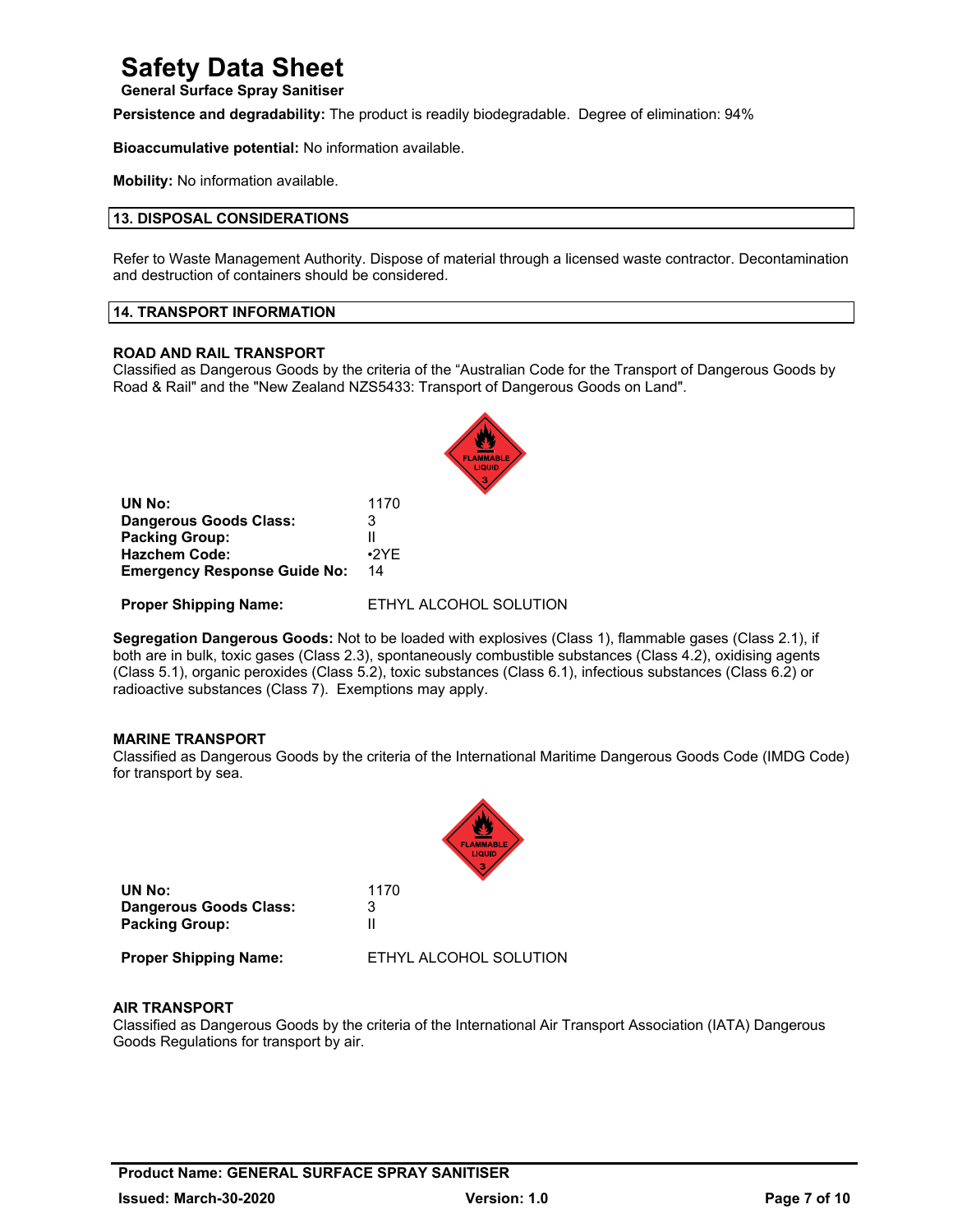**General Surface Spray Sanitiser** 



 **UN No:**<sup>1170</sup> **Dangerous Goods Class:** 3 **Packing Group:** II

**Proper Shipping Name:** ETHYL ALCOHOL SOLUTION

There is a possibility that this product could be contained in a reagent set or kit composed of various compatible dangerous goods. If the item in not a reagent set or kit, the classification given above applies. If the item is part of a reagent set or kit the classification would change to the following: UN3316, Hazard Class 9, Packing Group II or III. If the item is not regulated, the Chemical Kit classification does not apply.

### **15. REGULATORY INFORMATION**

#### **This material is not subject to the following international agreements:**

Montreal Protocol (Ozone depleting substances) The Stockholm Convention (Persistent Organic Pollutants) The Rotterdam Convention (Prior Informed Consent) Basel Convention (Hazardous Waste) International Convention for the Prevention of Pollution from Ships (MARPOL)

#### **This material/constituent(s) is covered by the following requirements:**

 • All components of this product are listed on or exempt from the Australian Inventory of Chemical Substances (AICS).

#### **16. OTHER INFORMATION**

Reason for issue: Full regulatory review. Issue Date: March-30-2020 Version: 1.0

The information provided in this Safety Data Sheet is correct to the best of our knowledge, information, and belief at the date of its publication. The information given is designed only as a guidance for safe handling, use, processing, storage, transportation, disposal, and release and is not to be considered a warranty or quality specification. The information relates only to the specific material designated and may not be valid for such material used in combination with any other materials or in any process, unless specified in the text. The manufacturer will not be held responsible for any unauthorised use of this information or for any modified or altered versions. We expressly disclaim all warranties of every kind and nature, including warranties of merchantability and fitness for a particular purpose in respect to the use or suitability of the product. Nothing is intended as a recommendation for uses which infringe valid patents or as extending license under valid patents. Appropriate warnings and safe handling procedures should be provided to handlers and users. Alteration of this document is strictly prohibited. Except to the extent required by law, republication, or retransmission of this document, in whole or in part, is not permitted. Mera Chemicals assumes no responsibility for accuracy of information unless the document is the most current available from an official Mera Chemicals distribution system.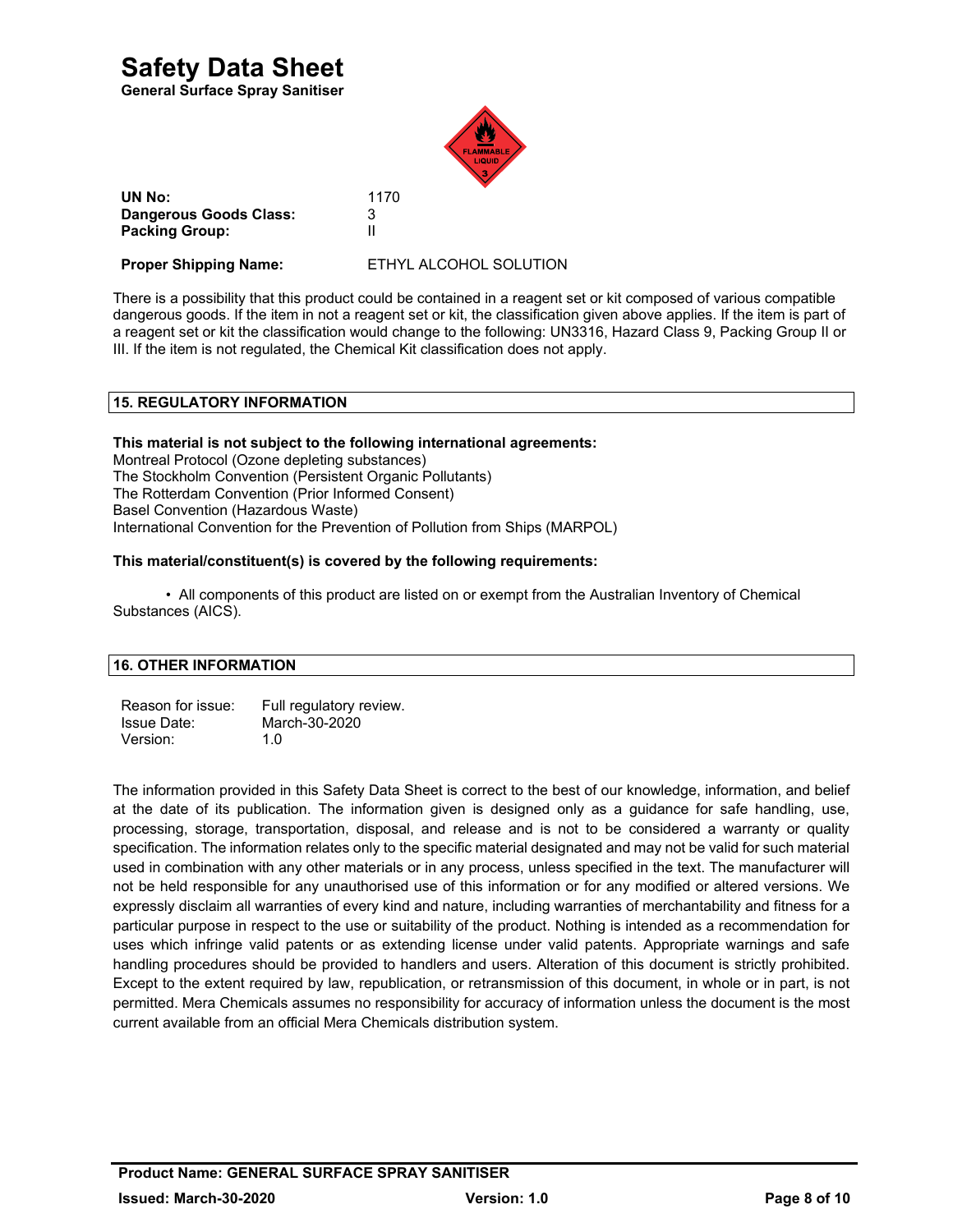**General Surface Spray Sanitiser** 

### **SDS Abbreviations Legend:**

| <                        | Less Than                                                                                                                                                                             |
|--------------------------|---------------------------------------------------------------------------------------------------------------------------------------------------------------------------------------|
| >                        | <b>Greater Than</b>                                                                                                                                                                   |
| <b>AICS</b>              | Australian Inventory of Chemical Substances                                                                                                                                           |
| Atm                      | Atmosphere                                                                                                                                                                            |
| <b>CAS</b>               | <b>Chemical Abstracts Service (Registry Number)</b>                                                                                                                                   |
| cm <sup>2</sup>          | <b>Square Centimetres</b>                                                                                                                                                             |
| CO <sub>2</sub>          | <b>Carbon Dioxide</b>                                                                                                                                                                 |
| <b>COD</b>               | Chemical Oxygen Demand                                                                                                                                                                |
| deg C (°C)               | Degrees Celcius                                                                                                                                                                       |
| <b>EPA (New Zealand)</b> | Environmental Protection Authority of New Zealand                                                                                                                                     |
| deg F (°F)               | Degrees Fahrenheit                                                                                                                                                                    |
| g                        | Grams                                                                                                                                                                                 |
| g/cm <sup>3</sup>        | Grams per Cubic Centimetre                                                                                                                                                            |
| g/l                      | Grams per Litre                                                                                                                                                                       |
| <b>HSNO</b>              | Hazardous Substance and New Organism                                                                                                                                                  |
| <b>IDLH</b>              | Immediately Dangerous to Life and Health                                                                                                                                              |
| <b>Immiscible</b>        | Liquids are insoluble in each other.                                                                                                                                                  |
| inHg                     | Inch of Mercury                                                                                                                                                                       |
| inH2O                    | Inch of Water                                                                                                                                                                         |
| Κ                        | Kelvin                                                                                                                                                                                |
| Kg                       | Kilogram                                                                                                                                                                              |
| kg/m <sup>3</sup>        | Kilograms per Cubic Metre                                                                                                                                                             |
| Ib                       | Pound                                                                                                                                                                                 |
| <b>LC50</b>              | LC stands for lethal concentration.                                                                                                                                                   |
| <b>LC50</b>              | is the concentration of a material in air which causes the death of 50% (one half)<br>of a group of test animals. The material is inhaled over a set period, usually 1 or 4<br>hours. |
| <b>LD50</b>              | LD stands for Lethal Dose. LD50 is the amount of a material, given all at once,<br>which causes the death of 50% (one half) of a group of test animals.                               |
| Itr or L                 | Litre                                                                                                                                                                                 |
| m <sup>3</sup>           | Cubic Metre mbar Millibar mg Milligram                                                                                                                                                |
| mg/24H                   | Milligrams per 24 Hours mg/kg Milligrams per Kilogram mg/m <sup>3</sup> Milligrams per<br><b>Cubic Metre</b>                                                                          |
| <b>Misc. or Miscible</b> | Liquids form one homogeneous liquid phase regardless of the amount of either<br>component present.                                                                                    |
| Mm                       | Millimetre                                                                                                                                                                            |
| mmH2O                    | Millimetres of Water                                                                                                                                                                  |